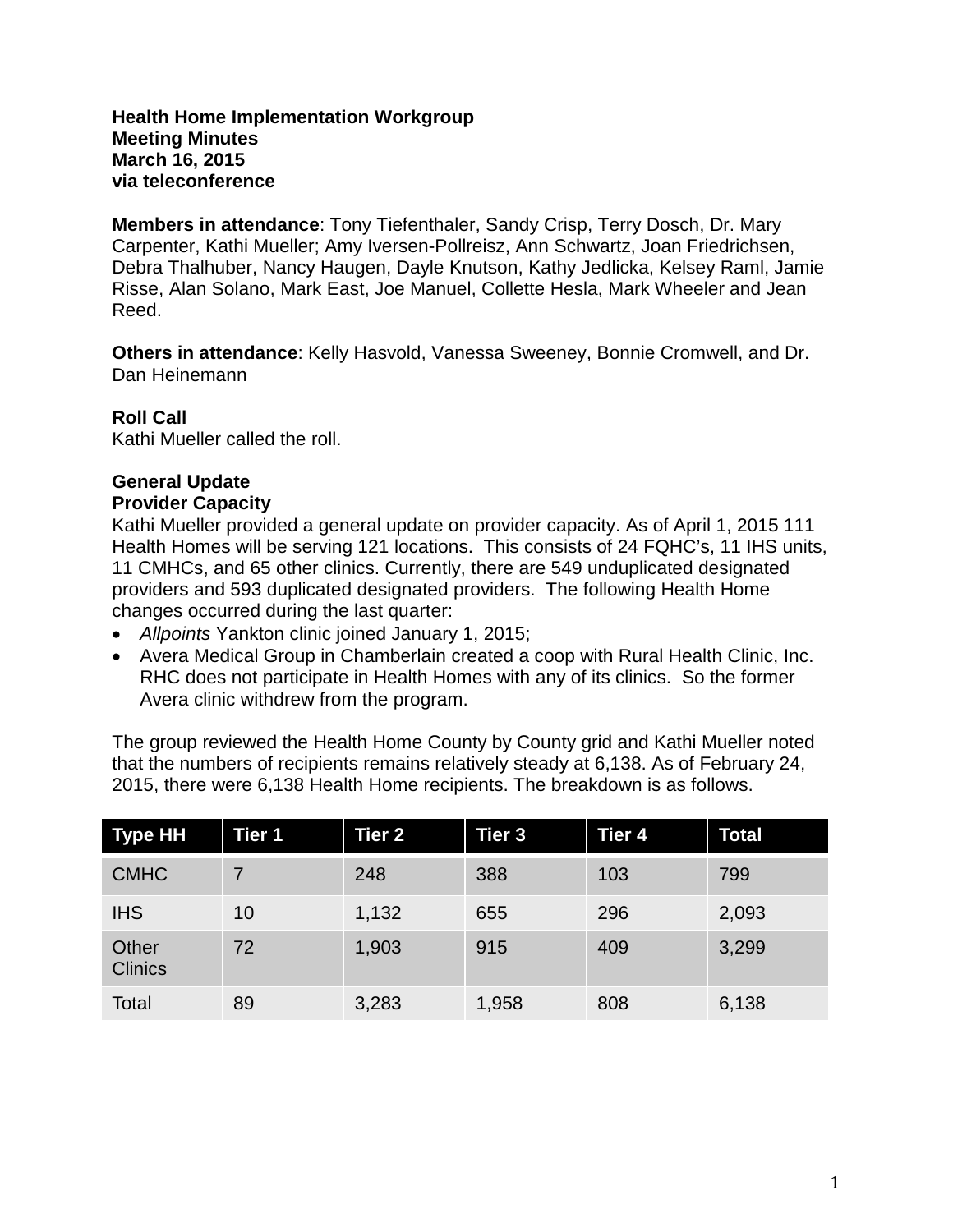

## **Trends in Recipient Participation by Type are as follows**

## **Recipient Eligibility**

Kathi reminded the Workgroup that people eligible for Health Homes fall into two groups. The first group is Tier 1 which accounts for over half of those eligible. Kathi reminded the group that Tier 1 recipients are not automatically enrolled in the program, but per federal requirements must have the ability to opt in. In addition, while Tier 1 recipients are eligible for the program, the top 5% high cost/high need recipients are not in Tier 1.

The second group is Tier 2-4 recipients. These recipients are automatically enrolled in the program. This group also includes that high cost/high need population that will realize the most benefits from the program.

Eligibility Stats are as follows.

February 2015 – 6,138 participating

- Tier 1: 15,331 eligible. Tier 1 not priority high cost/high need claimants.
- $\blacksquare$  Tiers 2-4 high cost/high need target population
	- $\blacksquare$  12,035 eligible.
		- 6,049 actively enrolled
		- 216 recipients will become eligible for the first time effective April 1, 2015.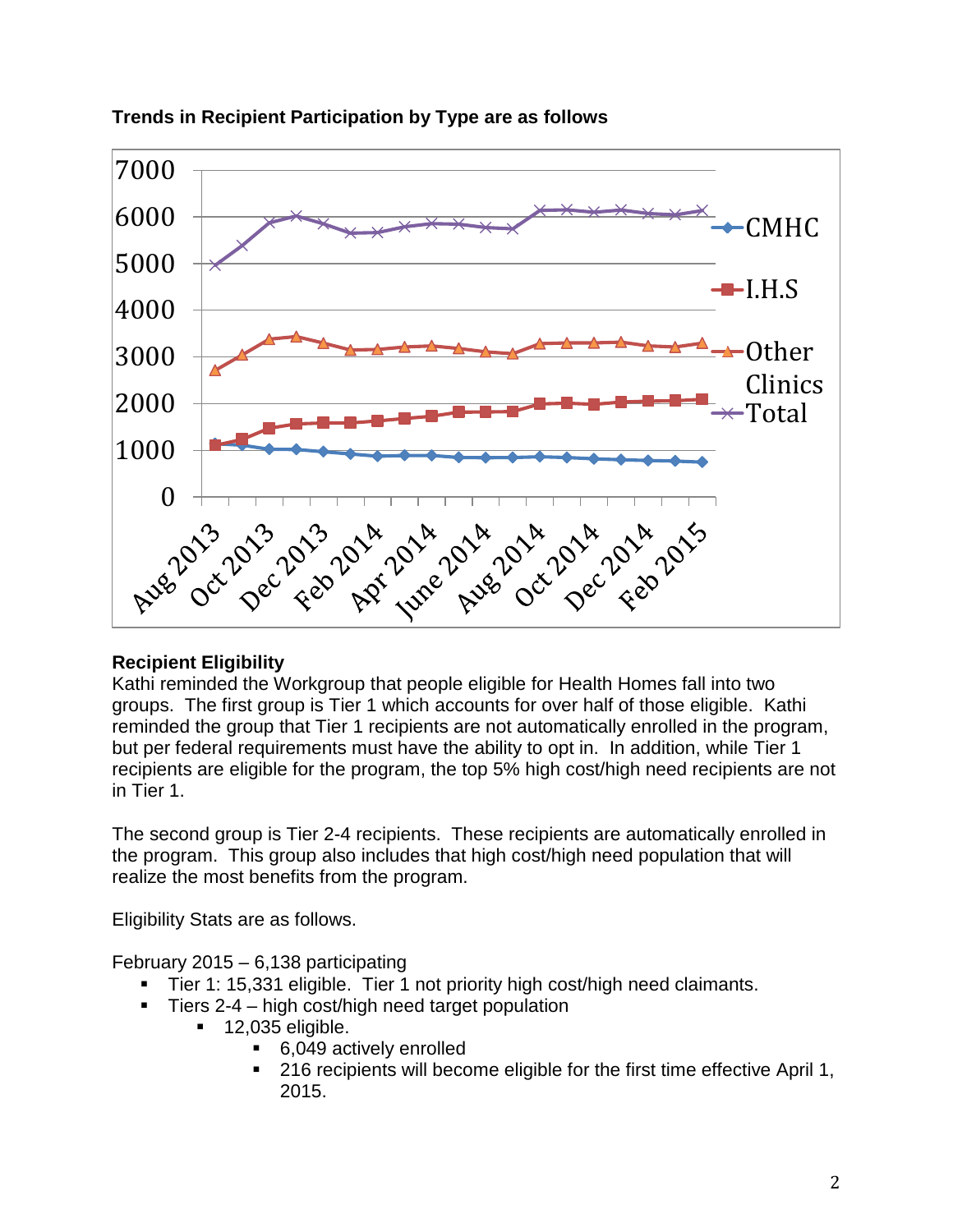- 2,000 individuals have opted out because there is no PCP Health Home in the area or their provider was not a Health Home.
- Additional recipients have opted-out for other reasons
- 75-80% of the highest cost/highest need recipients who have a Health Home in their area are participating in the program.
- **Increasing PCP Health Home capacity in the following counties could help** increase the number enrolled: Yankton, Beadle, Davison, Pennington, Brown, Roberts, Faulk, Custer, Fall River, Butte, Lawrence, Lake and Meade.
- **Priority focus on expanding capacity for those with Tier 2-4 eligibility.**

When questioned about the need in Brown County, Kathi indicated that the need was with Avera Pediatrics and Internal Medicine. Avera indicated that they would be making application within the next 6 weeks for these two facilities. Kathi also asked about Davison County and they indicated they were looking to form a team in that location as well. Kathi indicated that applications for new Health Homes effective July 1, 2015 need to be submitted to DSS by May 1, 2015.

## **Health Home Trainings**

Kathi Mueller indicated that training was provided on the latest Quality Assurance Review. Additionally she indicated that via a partnership with SDSMA and DOH, a Motivational Interviewing two-part training will be provided on April 17, 2015 and May 21, 2015 from noon to 1:00 CT.

In follow-up to discussion at the December Workgroup meetings, Kathi indicated is working with the Non-Emergency Medical Transportation Program to provide training on the requirements for travel reimbursement. Also, Kathi sent an email to Health Homes asking for potential agenda items for the regional care coordinator in person meetings. To date she has received a few suggestions, but will send out a reminder.

Lastly, Kathi offered to provide the Health Home orientation training again as needed. Health Homes can contact Kathi to schedule.

#### **Patient Engagement**

Kathi indicated that 78.17% of recipients enrolled in the program received a core service during the October - December 2014 quarter. This was a slight decrease from the 78.17% of the previous quarter.

Dayle Knutson representing Indian Health Service shared some information from their Ft. Thompson Service Unit about how Health Homes has helped to improve their practices and thus the care provided to the recipients.

#### **Outcome Measures**

#### **Request for Proposal**

Kathi shared information about the Request for Proposal (RFP) that was recently released by DSS seeking a vendor to conduct Performance Measures Analysis. The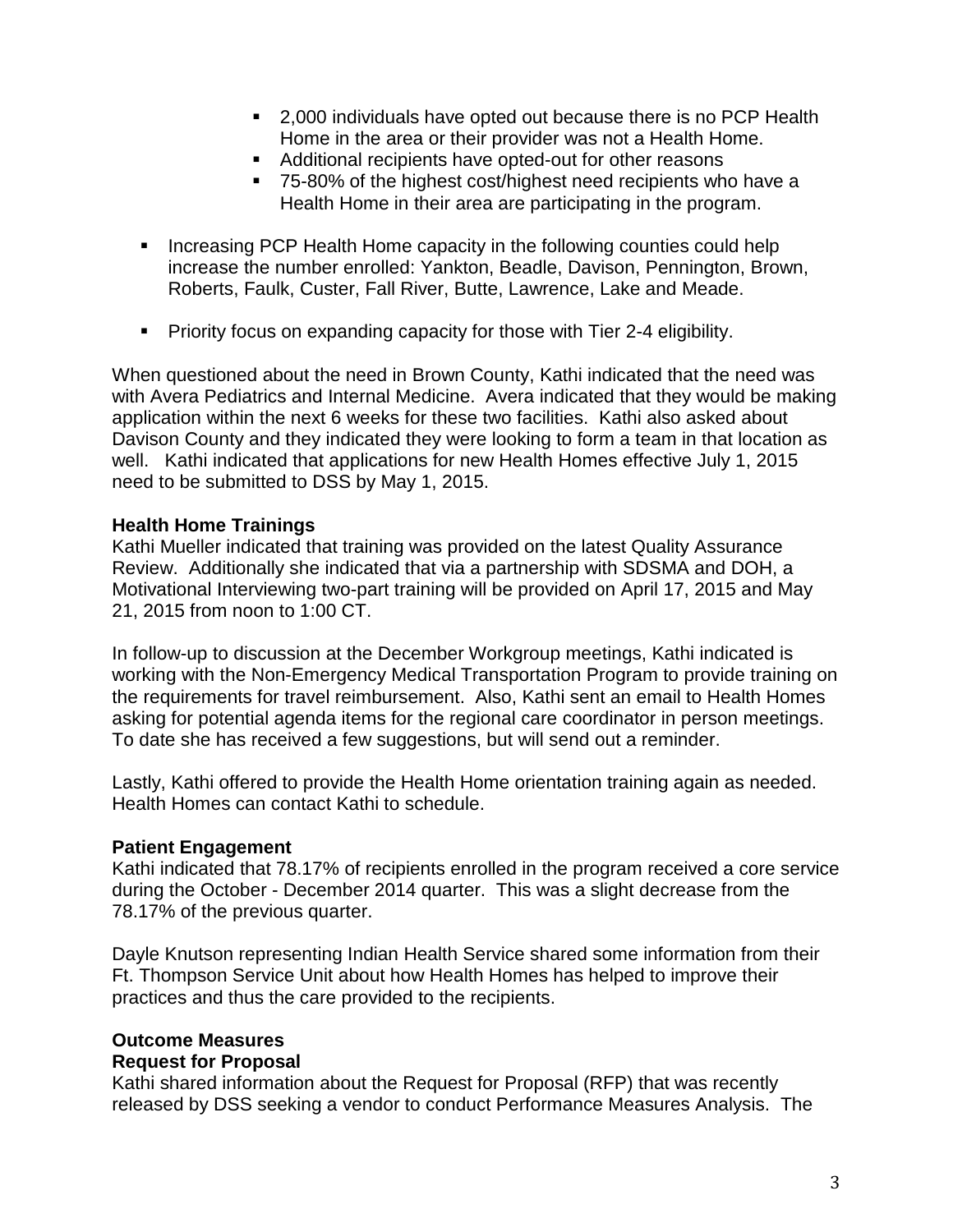analysis will measure the health outcome and financial impacts of the Medicaid Health Home program. Ann Schwartz answered questions about where to find the RFP and the deadlines.

#### **Outcome Measures**

Amy Iversen-Pollreisz indicated that DSS determined that after reviewing the first two 6 month time frames for the Clinical Measures that the first 6 months did not include enough longitudinal data. Therefore, DSS recommends moving to using the first full year of Health Home data as the baseline to ensure a more comprehensive data set. The data will still be submitted by Health Homes every 6 months.

Amy also shared information about measures where DSS saw positive movement during the first year. These include Hypertension, Vascular Disease, Depression Screening, Care Transitions, and Medication Management.

## **Resource Utilization Outcomes Data**

Amy also discussed the resource utilization data. She indicated that DSS prefers to use a pre-HH and post-HH comparison to evaluate resource utilization data as outlined in the Request for Proposal. However, she did share some data on how the first six month compared to the second six month period.

Initial comparison of the first two 6-month reporting periods shows positive movement in key resource utilization outcomes such as cost of each member per month, hospital admits/1000 and hospital readmits/1000. However she indicated that ER utilization/1000 recipients did see a nominal increase. DSS will be aggregating the first two 6-month periods into first year.

Health Homes will get individual aggregate reports. Additional data will be available in mid-fall after 2<sup>nd</sup> full year is collected and analyzed.

## **Quality Subgroup Update**

Kathi Mueller indicated that the Quality Subgroup met in January to discuss the third bucket of measures which need to be revised.

The Quality Subgroup recommended that some measures be deleted due to difficulty in collecting the data or changes in standards. These include Asthma measures related to use of controller 50% or 75% of the time, measures around Vascular Disease, Low Back Pain Measure, and one referral measure

She indicated that the Quality Subgroup felt that the outcome measures need more documentation to ensure consistent reporting. The Quality Subgroup defined a standard format and volunteers are helping compile the documentation for each measure which will serve as a guide for data submission.

Kathi indicated that the recommended changes will be reviewed by the Quality Subgroup at a meeting towards the end of March. In order to disseminate the changes as soon of possible to allow for IT system changes as necessary, DSS seeks the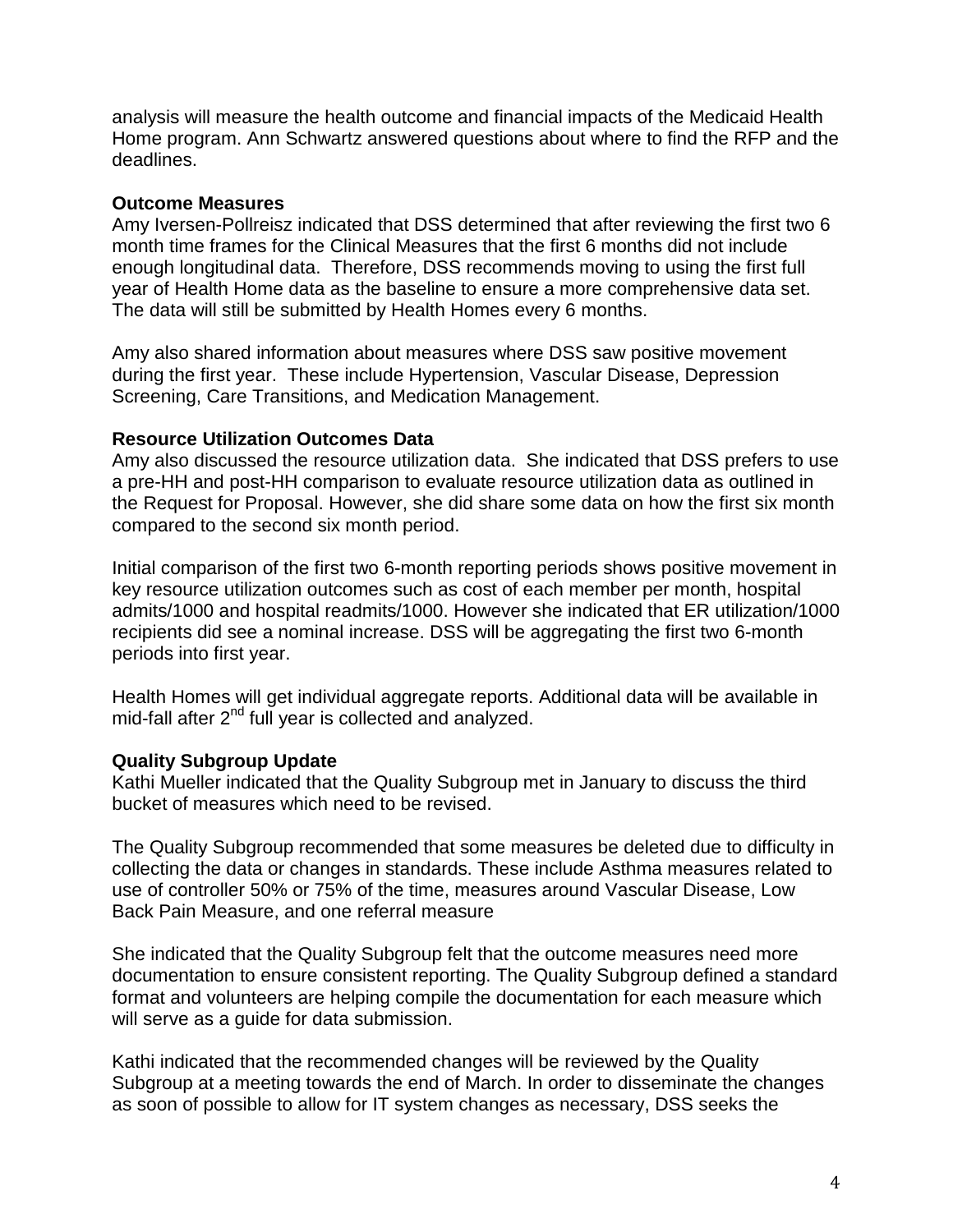approval of the Health Home Implementation Workgroup to move forward after changes are finalized by the Subgroup. The Workgroup granted approval to move forward after Subgroup review.

#### **Other Updates**

## **Cost Reports**

Kathi Mueller updated the Workgroup on the status of the Cost reports. She indicated that two cost report sub-groups were formed to refine approaches that would be used to validate PMPM costs. One for CMHCs and one for PCP Health Homes

She indicated that both groups met in February and developed an overall approach that will isolate various cost components and validate costs. There were two key observations. The first was that staff time spent on tiers 2-4 was more evenly distributed than originally anticipated; the second was that consensus was reached regarding approaches to capturing the majority of time spent providing core services.

DSS has worked with providers to validate team member data. They are now working to validate salary/benefit information. The next step includes validating the allocation of time for each member and number of member months. DSS is targeting mid-June to complete subgroup work.

#### **Health Information Exchange**

Kathi Mueller shared the results of the Health Information Exchange (HIE) survey. 89 Health Homes representing 5,926 recipients indicated interest in having DOH provide an estimate of the cost of development and implementation of an ER and Hospital Admission use case using the HIE. As a result, DSS will share this information with DOH so they can proceed with an estimate.

#### **Payment Recoupment and Retrospective Payment Update**

Kathi Mueller indicated that recoupment letters for the July 2014 through December 2014 period were sent in January 2015. Payment was due on February 13, 2015.

She also indicated that per the recommendation of the Workgroup DSS moved to a retrospective payment system effective January 1, 2015. Kathi discussed how the new system will be accessed online using the same username and password to access Launchpad for claims information. She showed an example of how the system will work.

## **Quality Assurance Review**

Kathi Mueller indicated that the latest training was provided on the quality assurance review and that the review focuses on care plans, mental health and substance abuse screening, and integration of that information into the care plan. Review of ER/ED visits, notification, and follow up by the Health Home were also added to try to identify why ER/ED visits did not decrease between the first two reporting periods.